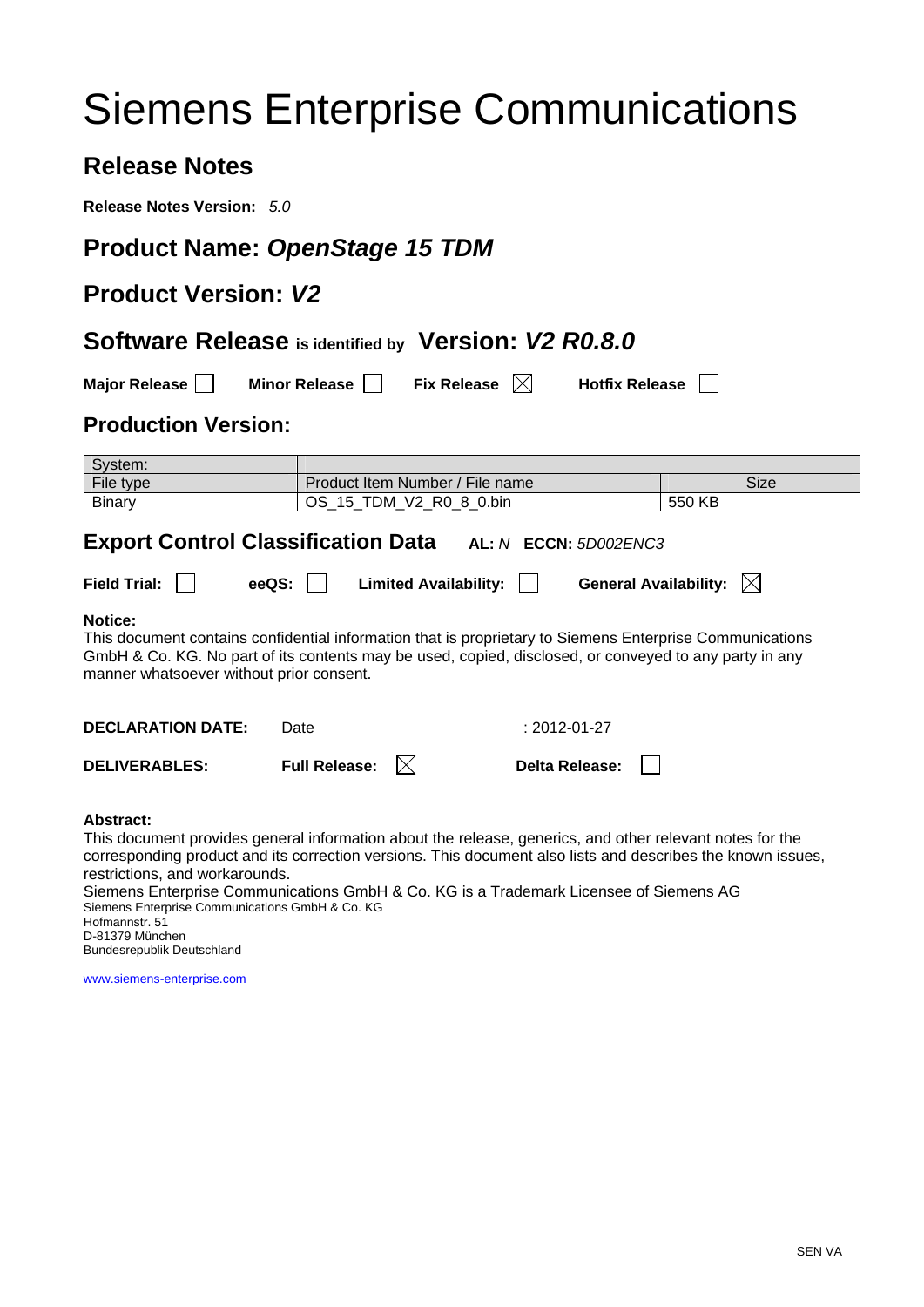# **Table of Contents**

| 1                |                                                 |  |
|------------------|-------------------------------------------------|--|
|                  | 1.1<br>1.2                                      |  |
| $\mathbf{2}$     |                                                 |  |
|                  | 2.1<br>2.2<br>2.3<br>2.4<br>2.5<br>2.5.1        |  |
| $\mathbf{3}$     |                                                 |  |
|                  | 3.1<br>3.2                                      |  |
| $\blacktriangle$ |                                                 |  |
|                  | 4.1<br>4.2<br>4.3                               |  |
| 5                |                                                 |  |
|                  | 5.1<br>5.1.1<br>5.2<br>5.3<br>5.4<br>5.5<br>5.6 |  |
| 6                |                                                 |  |
|                  | 6.1<br>6.2                                      |  |
| $\overline{7}$   |                                                 |  |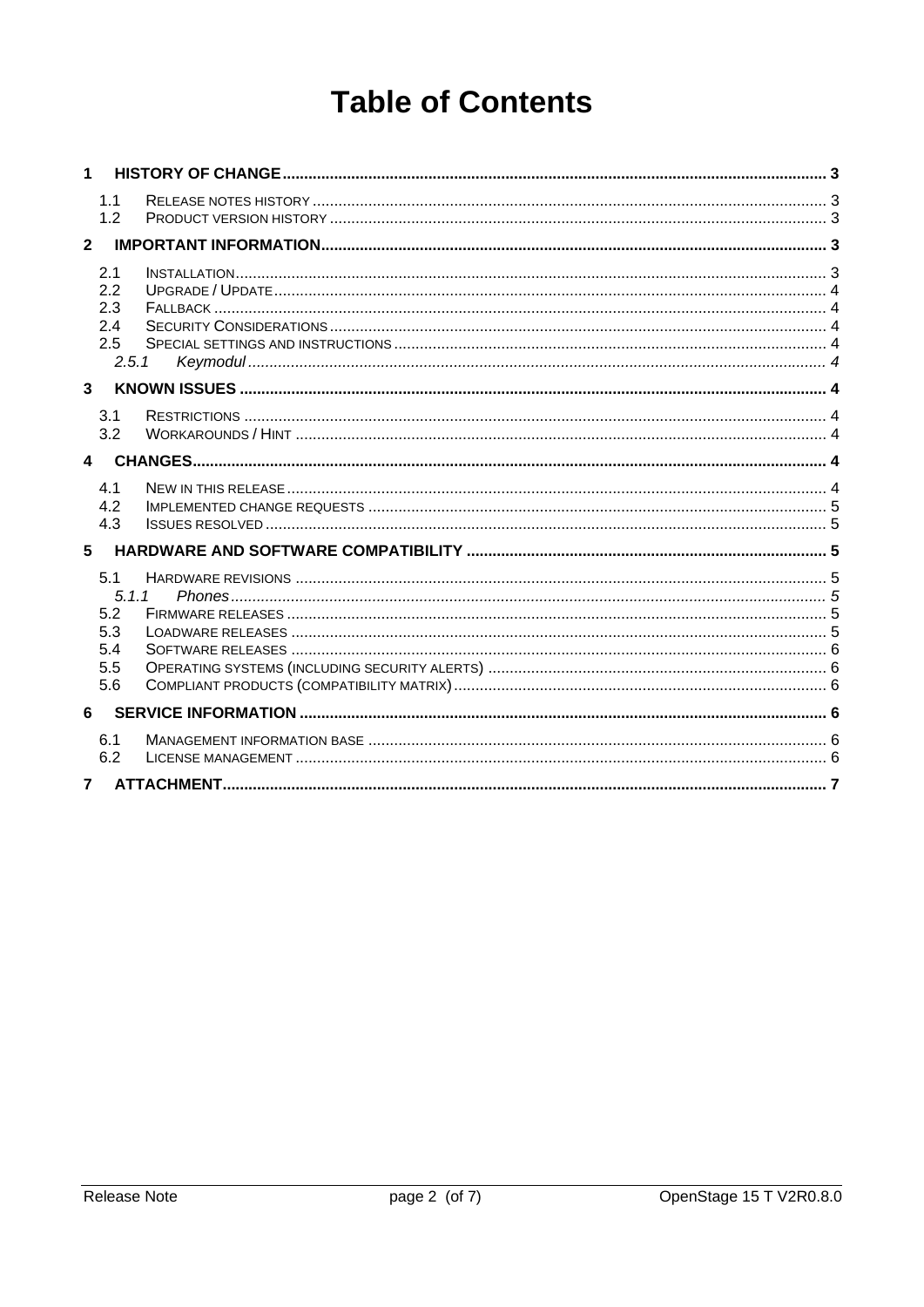# <span id="page-2-0"></span>**1 History of change**

| <b>Version</b> | Date     | <b>Changes</b>                              |  |
|----------------|----------|---------------------------------------------|--|
| 1.0            | 01.04.10 | Release of SW version 15 TDM V2R0.2.0 as GA |  |
| 2.0            | 07.09.10 | Release of SW version 15 TDM V2R0.3.0 as GA |  |
| 3.0            | 06.05.11 | Release of SW version 15 TDM V2R0.5.0 as GA |  |
| 3.1            | 16.06.11 | Add information about HP4K Patches V4       |  |
| 3.2            | 25.08.11 | <b>Correction at Compliant Products</b>     |  |
| 4.0            | 02.09.11 | Release of SW version 15 TDM V2R0.6.0 as GA |  |
| 5.0            | 27.01.12 | Release of SW version 15 TDM V2R0.8.0 as GA |  |

#### **1.1 Release notes history**

# **1.2 Product version history**

List of all released Software Versions since Major Software Release (M3), i.e. all Software Releases in PRISMA/SWS having been released within this Product version:

| Software version<br>(e.g. Vx[.y] Rm.f.h) | <b>Production version</b><br>(e.g. APS) | <b>Date</b> | <b>Remarks</b> |
|------------------------------------------|-----------------------------------------|-------------|----------------|
| V <sub>2</sub> R <sub>0</sub> .2.0       | OpenStage 15 TDM                        | 01.04.10    |                |
| V <sub>2</sub> R <sub>0</sub> .3.0       | OpenStage 15 TDM                        | 07.09.10    |                |
| V2 R0.5.0                                | OpenStage 15 TDM                        | 06.05.11    |                |
| V <sub>2</sub> R <sub>0.6.0</sub>        | OpenStage 15 TDM                        | 02.09.11    |                |
| V <sub>2</sub> R <sub>0</sub> .8.0       | OpenStage 15 TDM                        | 27.01.12    |                |

# **2 Important Information**

# **2.1 Installation**

The software can be installed via HiPathManager SW-transfer at H3K and via TSDM at H4k.

**Important for SW upgrade at HiPath 4K via replication for scenarios with OST phone adapters:**  The correction of I05136 in bind V2R0.8.0 has effect for SW upgrade via replication when this bind is just installed.

To install this bind itself we propose to make SW upgrade to V2R0.8.0 in scenarios with OST phone adapter via D-channel.

For software installation at H4K in special scenarios H4K Patches are necessary (see chapter 5.6)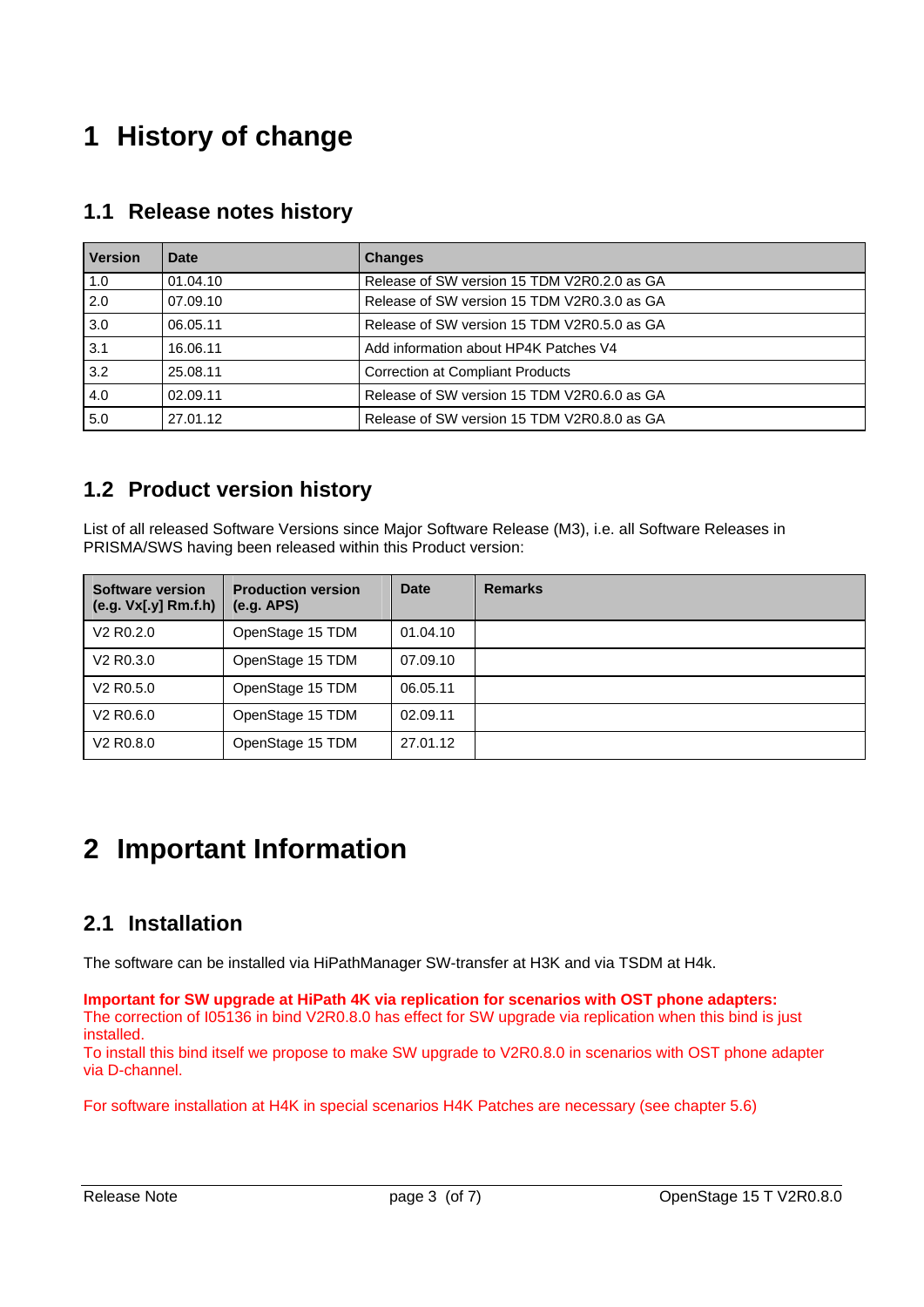# <span id="page-3-0"></span>**2.2 Upgrade / Update**

Not applicable for this product.

# **2.3 Fallback**

Not applicable for this product.

# **2.4 Security Considerations**

Not applicable for this product.

# **2.5 Special settings and instructions**

#### **2.5.1 Keymodul**

Keymodules are not hot plugable. Only one OpenStage 15 keymodule is supported. No additional power supply is nessecary.

# **3 Known issues**

| <b>ICTS Ticket</b> | MR/CQ | <b>Summary</b> | Work-around |
|--------------------|-------|----------------|-------------|
|                    |       |                |             |

#### **3.1 Restrictions**

#### **3.2 Workarounds / Hint**

# **4 Changes**

#### **4.1 New in this release**

.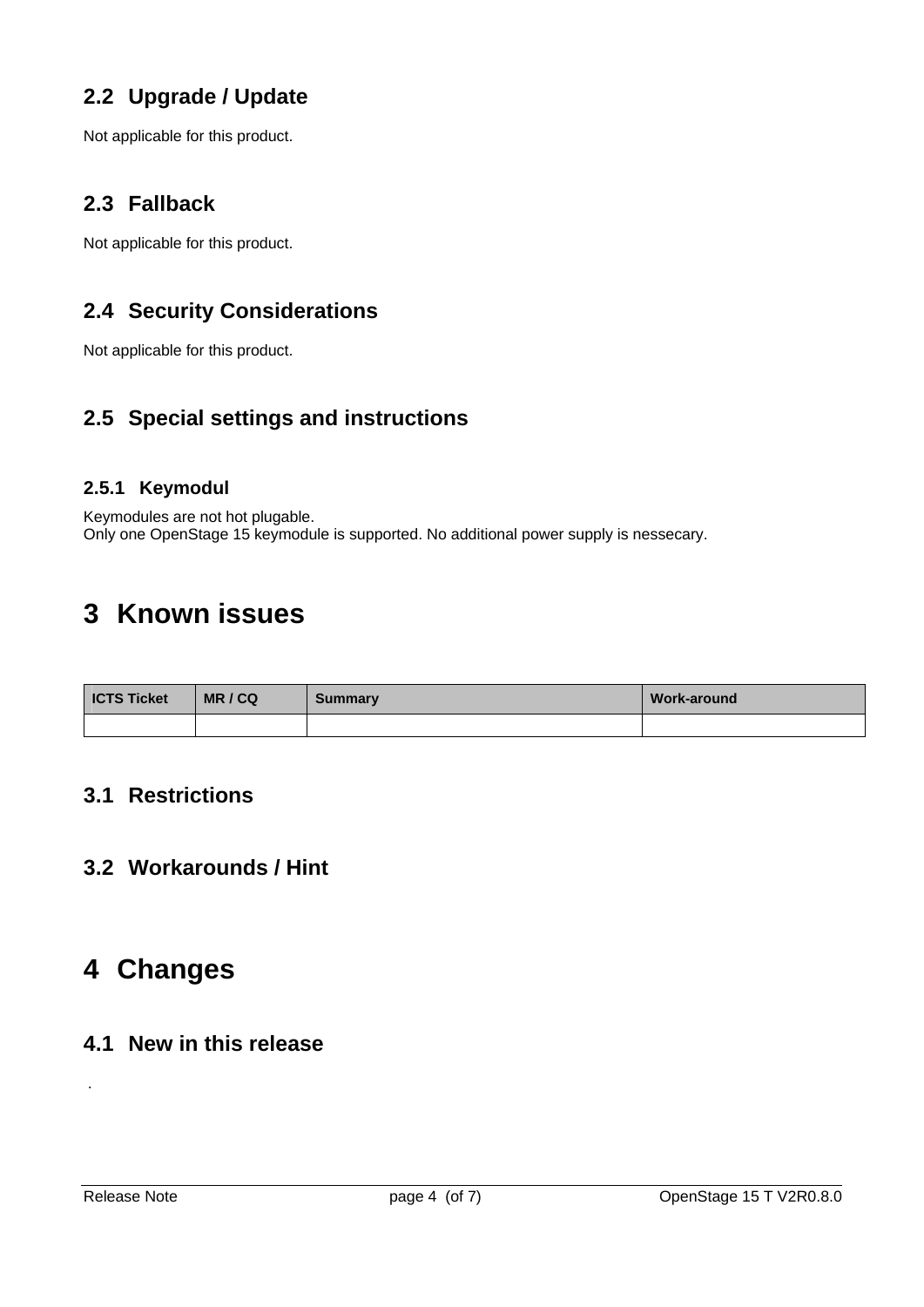# <span id="page-4-0"></span>**4.2 Implemented change requests**

| <b>CR Number</b> | MR/CQ | <b>Summary</b> |
|------------------|-------|----------------|
|                  |       |                |
|                  |       |                |

### **4.3 Issues resolved**

| <b>ICTS Ticket</b> | MR/CQ | <b>Summary</b>                                                |
|--------------------|-------|---------------------------------------------------------------|
|                    |       | Slave Phone can't be used as source for B-channel replication |
|                    |       | SETUP should not be accepted for not matching calling number  |
|                    |       | OS sends wrong value for the selected menu index              |
|                    |       | DISCONNECT delayed for 10s when called for B-channel transfer |

# **5 Hardware and software compatibility**

This section lists the supported hardware and software for the OpenStage 15 TDM product.

# **5.1 Hardware revisions**

#### **5.1.1 Phones**

| <b>Server model</b>       | <b>Revision</b>               |
|---------------------------|-------------------------------|
| OpenStage 15 TDM ice blue | S30817-S7301-A501-4 or higher |
| OpenStage 15 TDM lava     | S30817-S7301-A503-1 or higher |

#### **5.2 Firmware releases**

Not applicable for this product.

#### **5.3 Loadware releases**

Not applicable for this product.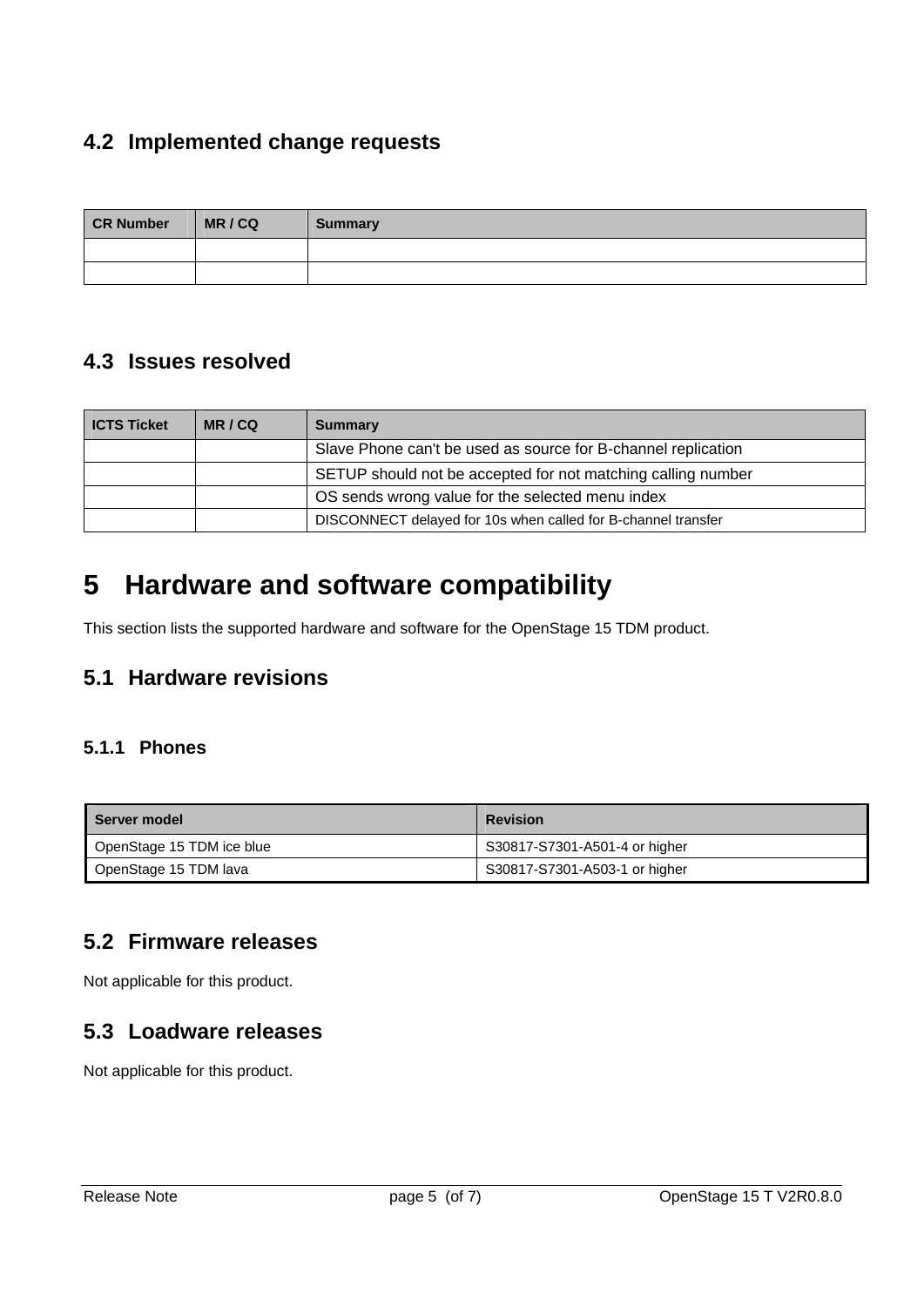# <span id="page-5-0"></span>**5.4 Software releases**

| Product                                   | Software Version                   | Release Date' | <b>G-DMS Note</b> |
|-------------------------------------------|------------------------------------|---------------|-------------------|
| Phone software OpenStage 15<br><b>TDM</b> | V <sub>2</sub> R <sub>0.8</sub> .0 | 27.01.2012    |                   |

# **5.5 Operating systems (including security alerts)**

Not applicable for this product.

# **5.6 Compliant products (compatibility matrix)**

| <b>Product Family</b> | Product               | <b>Preferred Software Versions</b> |               |                   |  |
|-----------------------|-----------------------|------------------------------------|---------------|-------------------|--|
|                       |                       | <b>Version</b>                     | <b>Status</b> | <b>G-DMS Note</b> |  |
| HiPath 3000           |                       | V7 R6.10.0 or newer (2)            | GA            |                   |  |
|                       | HiPath 3000<br>Server | V8 R6.1.0 or newer (2)             | GA            |                   |  |
|                       |                       | $V9$ R <sub>1.1.0</sub> or newer   | GA            |                   |  |
| HiPath 4000           | HiPath 4000<br>Server | V4R4.3.0 or newer (1) (2)          | GA            |                   |  |
|                       |                       | V5 R1.5.0 or newer                 | GA            |                   |  |
|                       |                       | V6 R1.10.0 or newer                | GA            |                   |  |

(1) Necessary patches:

MSC22438 (included in Hotfix V4R4.3.15)

 (For software installation at H4K: When the phone is master behind an OST Phone adapter and the slave is an analog endpoint)

(2) OpenStage Mode could not be used with versions less than HiPath 3000 V8 R4.0.13 or less than HiPath 4000 V4R4.2.0, there OptiPoint Mode is to configure.

# **6 Service information**

# **6.1 Management information base**

**Product forwards SNMP traps according to a MIB:**  $\mathbb{R}^n$ Not applicable for this product.

# **6.2 License management**

The OpenStage 15 TDM product is certified for the following: Not applicable for this product.

|  | <b>CLS:</b> $\Box$ <b>CSC:</b> $\Box$ <b>Other Licensing</b> : $\Box$ If you are using others, please describe below: |
|--|-----------------------------------------------------------------------------------------------------------------------|
|  |                                                                                                                       |